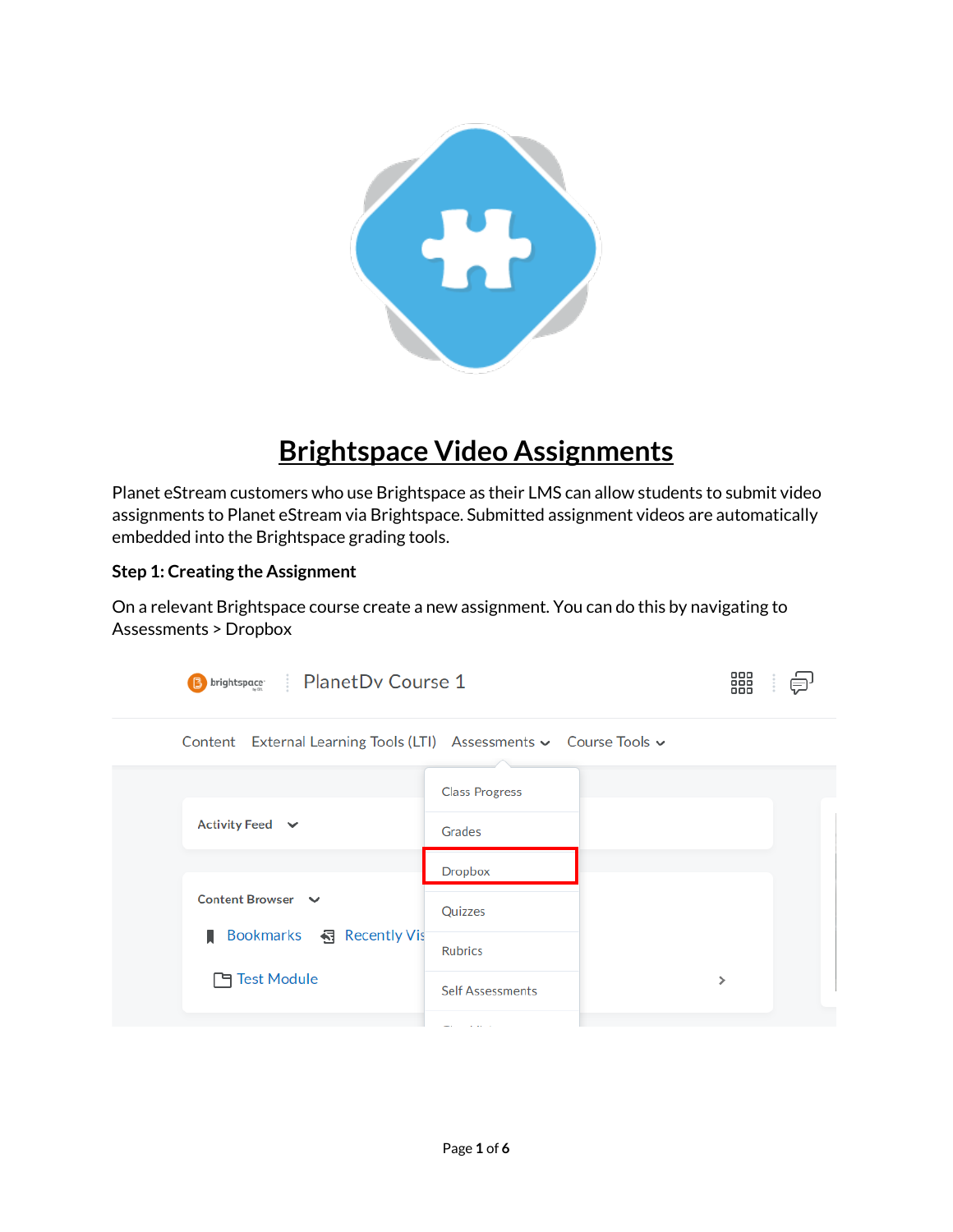Next, create a new Dropbox Folder.

| <b>New Folder</b><br><b>Edit Categories</b>                           |                     |
|-----------------------------------------------------------------------|---------------------|
|                                                                       | More Actions $\vee$ |
| You haven't created any folders. Click New Folder to create a folder. |                     |

Give your new Dropbox a name and description. You could add an eStream video as a description by selecting **Insert Stuff.**

| Properties                                          | Restrictions             |                           | Objectives |                                                   |   |                        |   |                          |                    |                  |              |                          |       |     |
|-----------------------------------------------------|--------------------------|---------------------------|------------|---------------------------------------------------|---|------------------------|---|--------------------------|--------------------|------------------|--------------|--------------------------|-------|-----|
| Name*                                               |                          |                           |            |                                                   |   |                        |   |                          |                    |                  |              |                          |       |     |
| Video Assignment                                    |                          |                           |            |                                                   |   |                        |   |                          |                    |                  |              |                          |       |     |
| Instructions                                        |                          |                           |            |                                                   |   |                        |   |                          |                    |                  |              |                          |       |     |
| $\sigma^{\!\mathcal{O}}$<br>G<br>O                  | $\overline{\phantom{a}}$ | Paragraph<br>$\checkmark$ | B          | $\boldsymbol{I}$<br>⊍<br>$\overline{\phantom{a}}$ | 亖 | $\overline{+}\,\equiv$ | 這 | $\overline{\phantom{a}}$ | Font Family $\vee$ | Font Size $\sim$ | ш            | $\overline{\phantom{a}}$ |       |     |
| Please submit a video for this assignment           |                          |                           |            |                                                   |   |                        |   |                          |                    |                  |              |                          |       |     |
|                                                     |                          |                           |            |                                                   |   |                        |   |                          |                    |                  |              |                          |       |     |
|                                                     |                          |                           |            |                                                   |   |                        |   |                          |                    |                  | $\mathbf{P}$ |                          | ဟ અરિ | /ı. |
|                                                     |                          |                           |            |                                                   |   |                        |   |                          |                    |                  |              |                          |       |     |
| Attachments                                         |                          |                           |            |                                                   |   |                        |   |                          |                    |                  |              |                          |       |     |
| Add Attachment V                                    |                          | Record Audio              |            | <b>Record Video</b>                               |   |                        |   |                          |                    |                  |              |                          |       |     |
| Submission, Completion and Categorization           |                          |                           |            |                                                   |   |                        |   |                          |                    |                  |              |                          |       |     |
| Assignment Type                                     |                          |                           |            |                                                   |   |                        |   |                          |                    |                  |              |                          |       |     |
| Individual assignment @<br>$\left( \bullet \right)$ |                          |                           |            |                                                   |   |                        |   |                          |                    |                  |              |                          |       |     |
| Group assignment $\bullet$                          |                          |                           |            |                                                   |   |                        |   |                          |                    |                  |              |                          |       |     |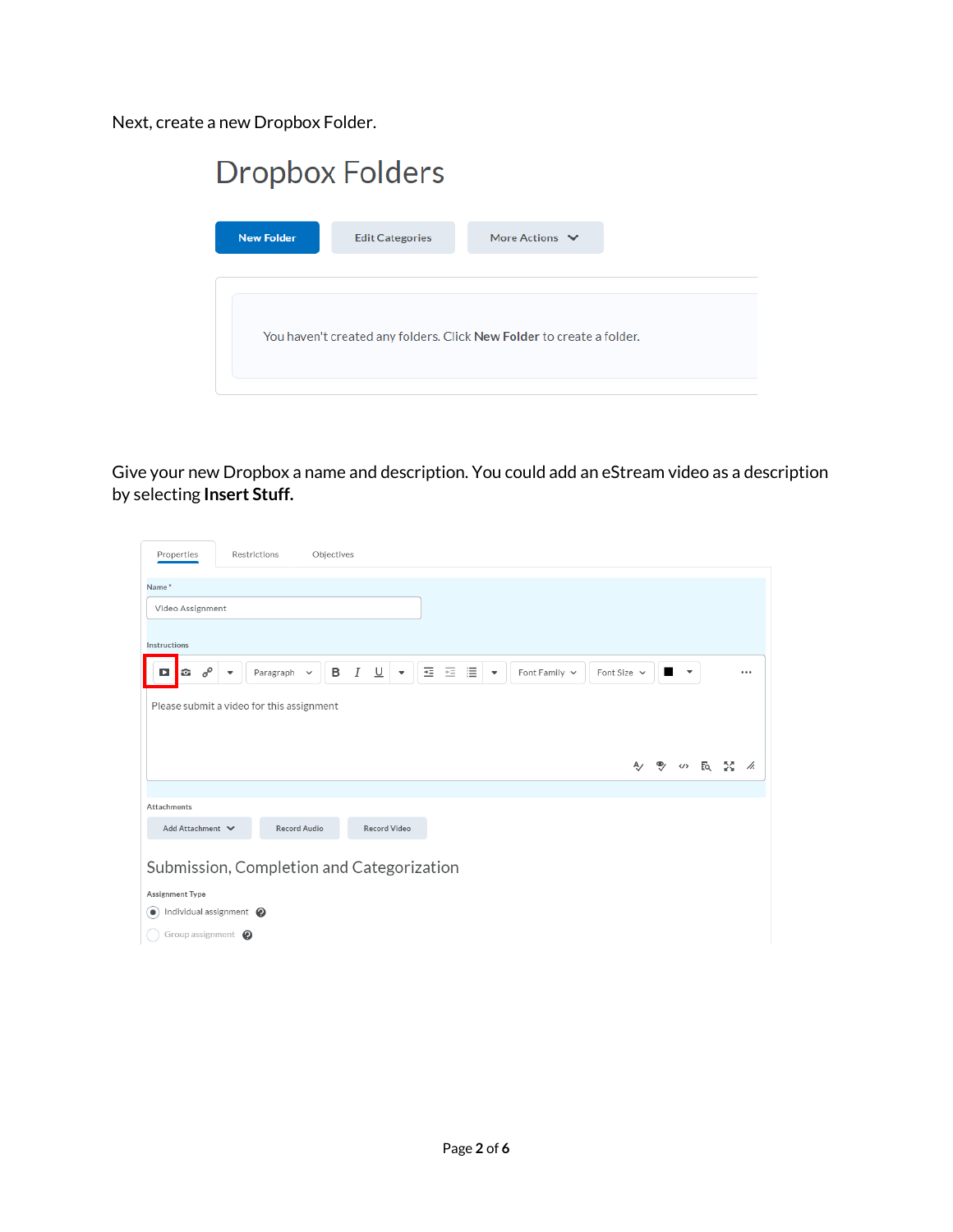Next, determine how the assignment will be graded, add any additional information, and make the assignment available. The assignment type should be Text Submission. Save and Create the new assignment.

| Submission type                         |  |  |  |  |  |  |
|-----------------------------------------|--|--|--|--|--|--|
| Text submission<br>$\checkmark$         |  |  |  |  |  |  |
|                                         |  |  |  |  |  |  |
| Submissions                             |  |  |  |  |  |  |
| All submissions are kept                |  |  |  |  |  |  |
| Only the most recent submission is kept |  |  |  |  |  |  |
| Only one submission allowed             |  |  |  |  |  |  |
|                                         |  |  |  |  |  |  |
| <b>Notification Email</b>               |  |  |  |  |  |  |
|                                         |  |  |  |  |  |  |
|                                         |  |  |  |  |  |  |

## **Step 2: Making a Submission**

As a student navigate the Dropbox folders on a course page and select the title of assignment to open it.

| Dropbox Folders     |                          |    |
|---------------------|--------------------------|----|
| <b>View History</b> |                          |    |
| Folder              | <b>Completion Status</b> | S( |
| No Category         |                          |    |
| Video Assignment    | <b>Not Submitted</b>     |    |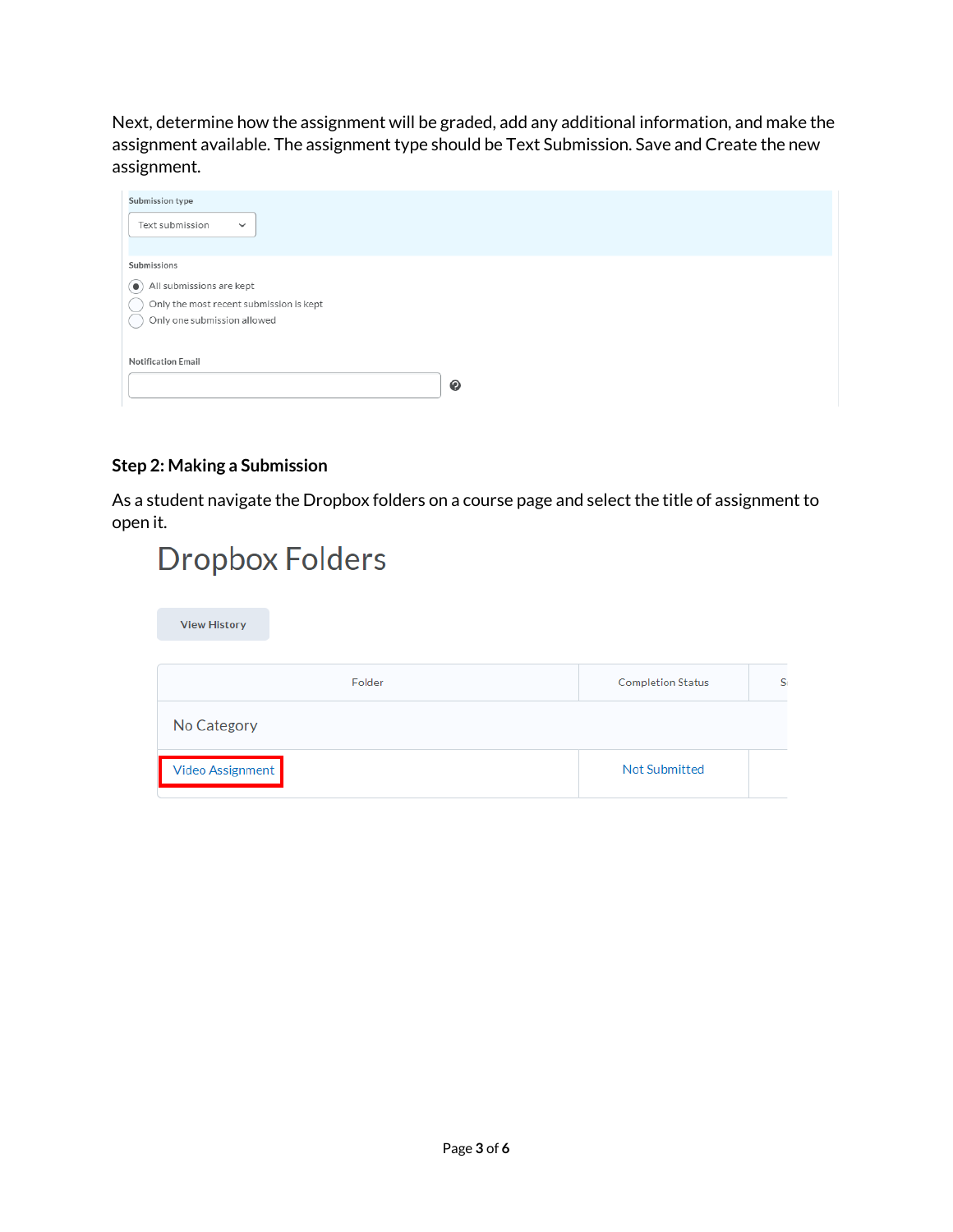You will be presented with the normal Brightspace text editor. Select **Insert Stuff** and then select Planet eStream from the list of available options.



When the plugin loads the options available will depend on the Planet eStream licence your organisation holds and the permissions that the students have. Typically, they will be able the Media Library, Upload and Web Recorder Options.

To upload a new video assignment, select Upload. You can then drag-and-drop or click the Upload Video or Audio file option. Next, add your information as usual and select the Upload option.

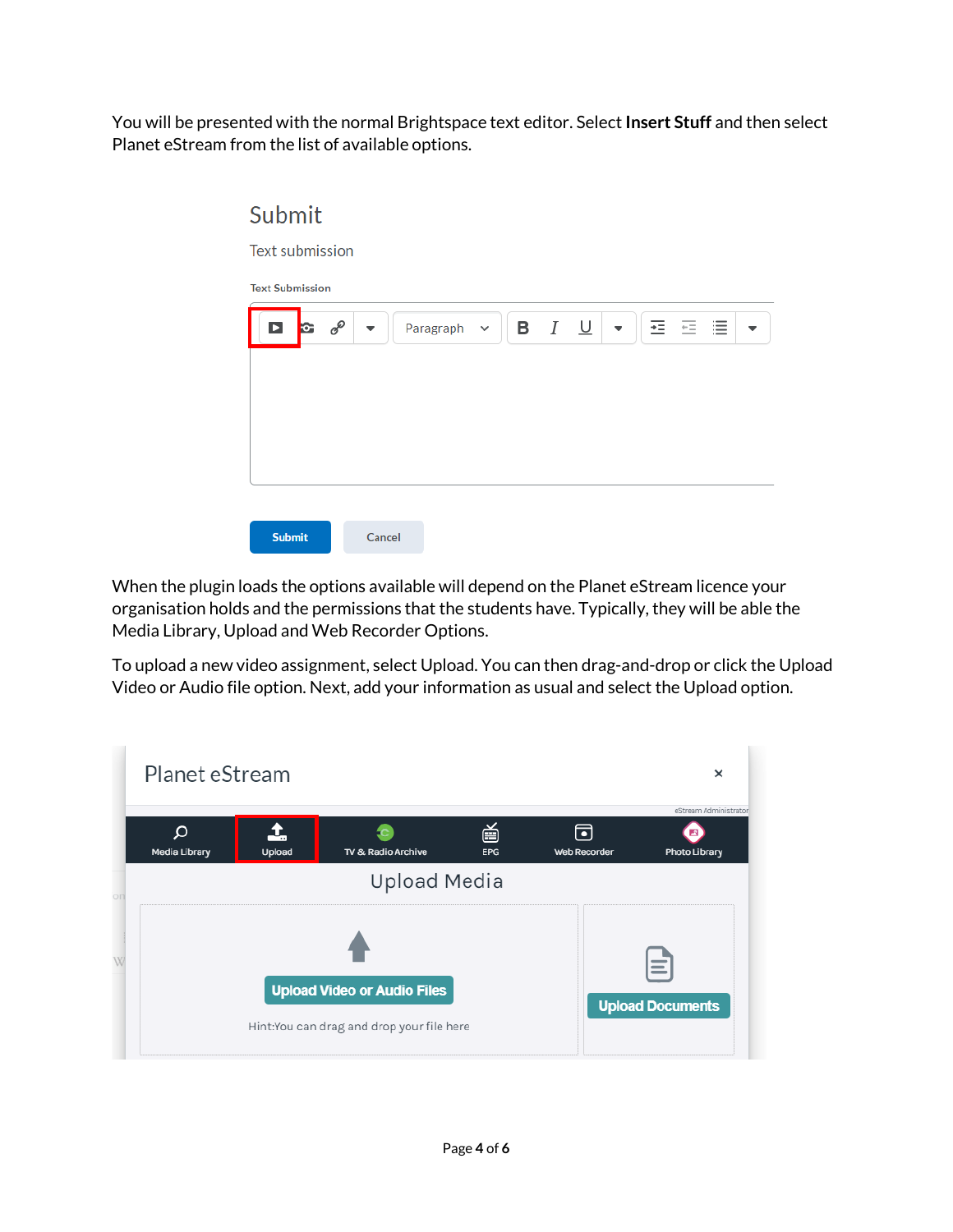To create a new video capture of your webcam, screen, or both, select the Web Recorder option.

Configure your settings as usual and hit Record. Then press Stop, enter any relevant information and upload.



Once you have added the video or videos that you want to submit as an assignment, add any relevant comments or additional information and Submit.